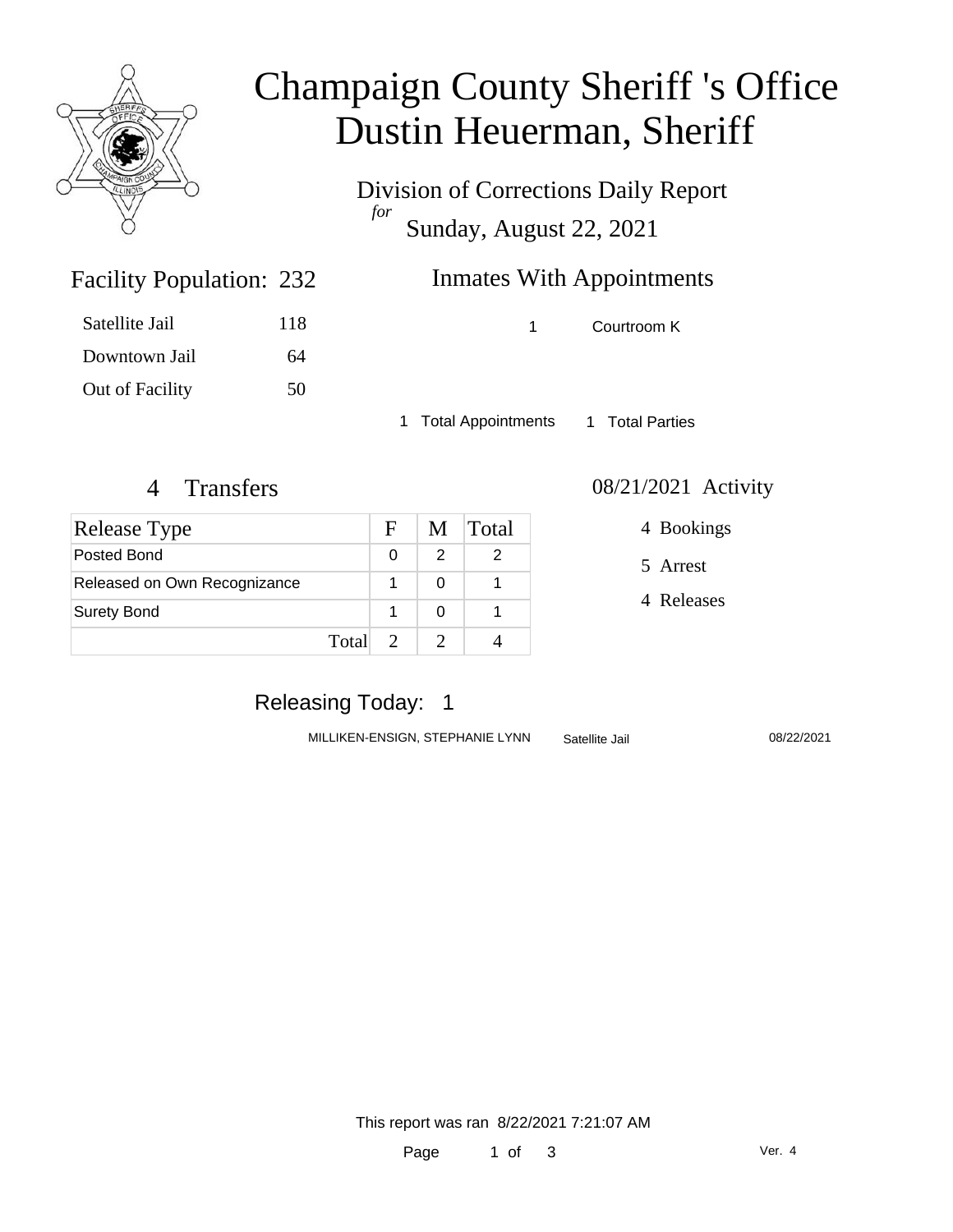

# Champaign County Sheriff 's Office Dustin Heuerman, Sheriff

Division of Corrections Daily Report *for* Sunday, August 22, 2021

#### Custody Status Count

- Electronic Home Dentention 18
	- Felony Arraignment 7
		- Felony Other 4
	- Felony Pre-Sentence 6
		- Felony Pre-Trial 145
	- Felony Sentenced CCSO 8
	- Felony Sentenced IDOC 19
		- Hold Other 1
	- Misdemeanor Arraignment 2
		- Misdemeanor Pre-Trial 2
- Misdemeanor Sentenced CCSO 1
	- Petition to Revoke 4
	- Remanded to DHS 14
		- Traffic Pre-Trial 1
			- Total 232

This report was ran 8/22/2021 7:21:07 AM